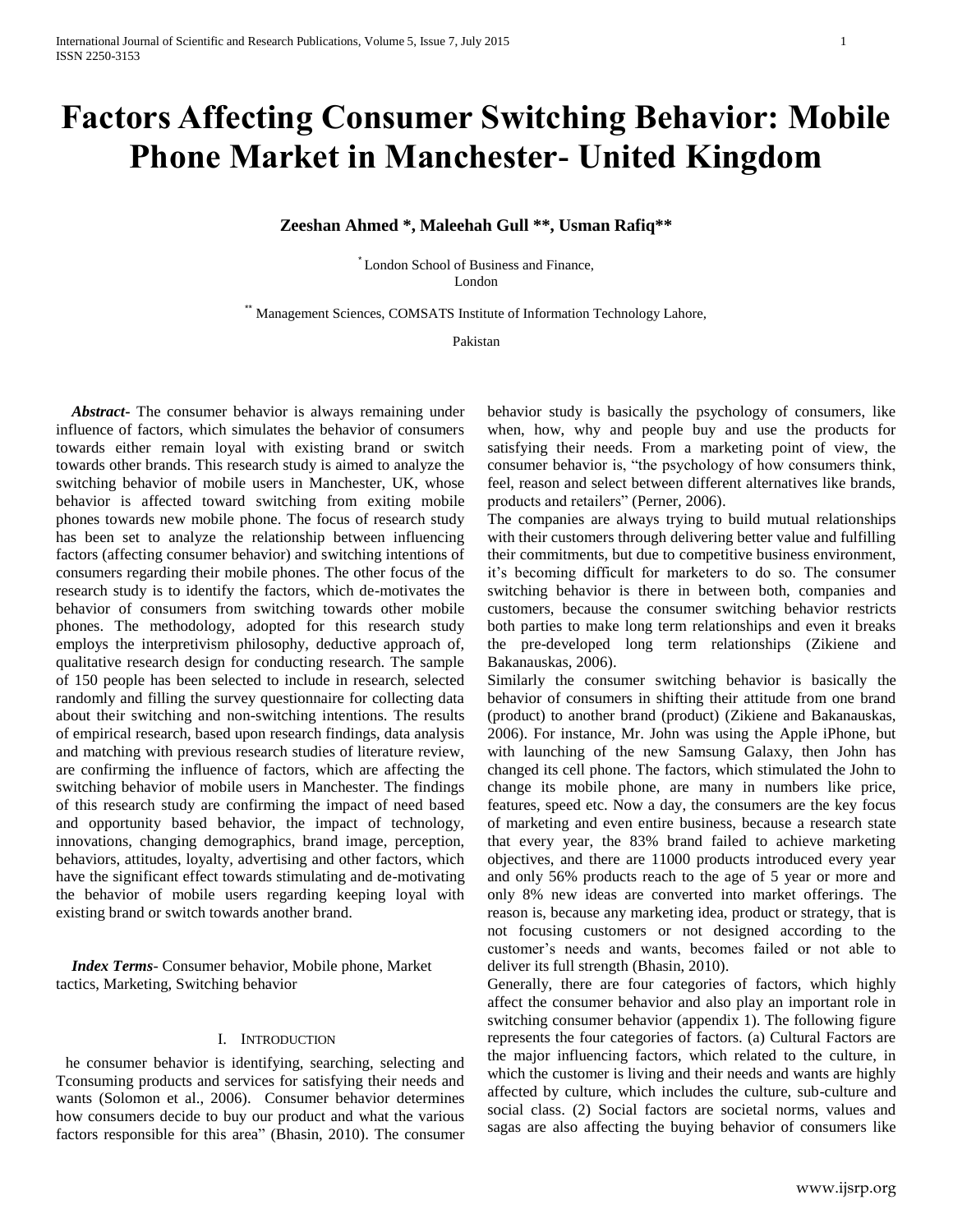reference groups, family members and role & status of each member in society. (3) Personal factors are the person's consumer behavior is dependent on personal factors like age, life cycle, occupation, income, lifestyle and personality. (4) Psychological factors are the person's motivation, perception, learning, beliefs, attitudes and thinking also affects the buying decisions of consumers.

#### II. PROBLEM STATEMENT

Previous research studies state that the consumer switching behavior is highly dependent on the cause-effect relationship (Njite, Kim and Kim., 2008); (Zikiene and Bakanauskas, 2006) and (Bhasin, 2010). For example, the multiple causes like consumer demographics, marketing offers, economy stage, previous experience and type of consumer needs are reflecting their effects in shape of switching consumer behaviors. This research further explores the relationship (cause-effect) between consumer switching behavior and the causes along with the impact and their way of affecting the consumer behavior.

# III. TARGET AREA OF RESEARCH:

This research study is limited to the study of consumer switching behavior, with the perspective of mobile customers in the United Kingdom. The target customer includes the broad range of the population, because almost every person is having a mobile phone. Further, the research study involves the impact assessment towards influencing the consumer switching behavior. The target area of research study has been selected as, "mobile phone industry" of the United Kingdom.

The impact of mobile phones is revolutionary in human life and the number of mobile phones in the world has reached to 1.8 billion cell phones (mobileyouth.org, 2011). The selected industry has been set to conduct research in mobile phone industry of United Kingdom Market. The main reason for selecting Mobile industry is because the mobile phone is being used by everyone and customers of mobile phones belongs to different segments of the market. With the availability of multiple brands in the UK, the mobile market of the United Kingdom is highly differentiated and competition is intense. There are so many mobile brands, like Alcatel, Apple, BlackBerry, HTC, Huawei, LG, Motorola, Nokia, Samsun, Sony Ericsson (Phones4u.co.uk, 2012). There are 33 million mobile phone owners in the UK, which are using the multiple brands of mobile phones (E-consultancy, 2011).

The reason for selecting this industry is because people are frequently changing their mobile phones and select their desired phone phones of different brands. There changing behavior from one brand to another brand includes the multiple reasons, like Mr. John was using the Apple iPhone, but with launching of the new Samsung Galaxy, then John has changed its cell phone. The factors, which stimulated the John to change its mobile phone, are many in numbers like price, features, speed etc. Similarly, the student, when entered into college or university, they prefer to use Nokia handsets (Dutta, 2009). The focus of research is to explore those factors, which are affecting the consumer behavior and stimulate them to switch their buying behavior.

# IV. RESEARCH NATURE

This research includes the exploratory studies for highlighting the important factors, which are influencing the behavior of consumers in switching from one brand to another brand. For this purpose, a descriptive research has been performed to highlight the factors and also checked their impact on consumer switching behavior along with their way of influencing consumers. **:**

This research study has aimed to explore the factors, which effect on consumer switching behavior and how they affect the consumer behavior in switching from one brand to another brand for buying mobile phones. Further, the research study also explores the factors, which de-motivate the switching behavior of mobile users.

#### V. RESEARCH QUESTIONS:

For current research, the following research questions have been formulated:

Q1. What are the factors, which affect the consumer behavior towards switching from existing brand to another brand?

Q2. Which strategies can be adopted to discourage the mobile phone consumer switching behavior?

# VI. LITERATURE REVIEW:

Relevant studies are providing the in-depth knowledge about the previous studies about the consumer switching behavior and factors, which affect the behavior of consumers. Secondly, the relevant studies are also covering the factors, which de-motivate the switching behavior of consumers. Both categories are discussed with past literature and available knowledge.

# *6.1 Consumer Switching Behavior:*

The consumer switching behavior is being considered as complex study of factors, which stimulate the behavior of consumers towards switching their purchase between brands. The following influencing factors are helpful to understand the cause and effect relationship between different variables and their outcomes towards switching consumer behavior.

# *6.2 Factors which Discourage Switching Behavior:*

There are some strategies, which are frequently used by companies to de-motivate the switching behavior of consumers. The promotion function of marketing mix covers not only about advertising and communications, but also involves the sales promotions (Kotler and Armstrong, 2008), an important and commonly used marketing tool, which also have an objective to keep the company's customers in relation with company. In other words, the marketing efforts, like sales promotions, advertising and brand loyalty are also other influencing factors, which demotivate the consumer switching behavior (Nagar, 2009, p35). The arguments by (Marshal et al., 2011, p871) are confirming the claims of both, Kotler and Armstrong (2008) and Nagar (2009). According to the results of a research study, the companies are not only focusing towards selling just products, but also focusing to build long term relationships with their customers. The marketers believe that ensuring loyalty and reducing churn are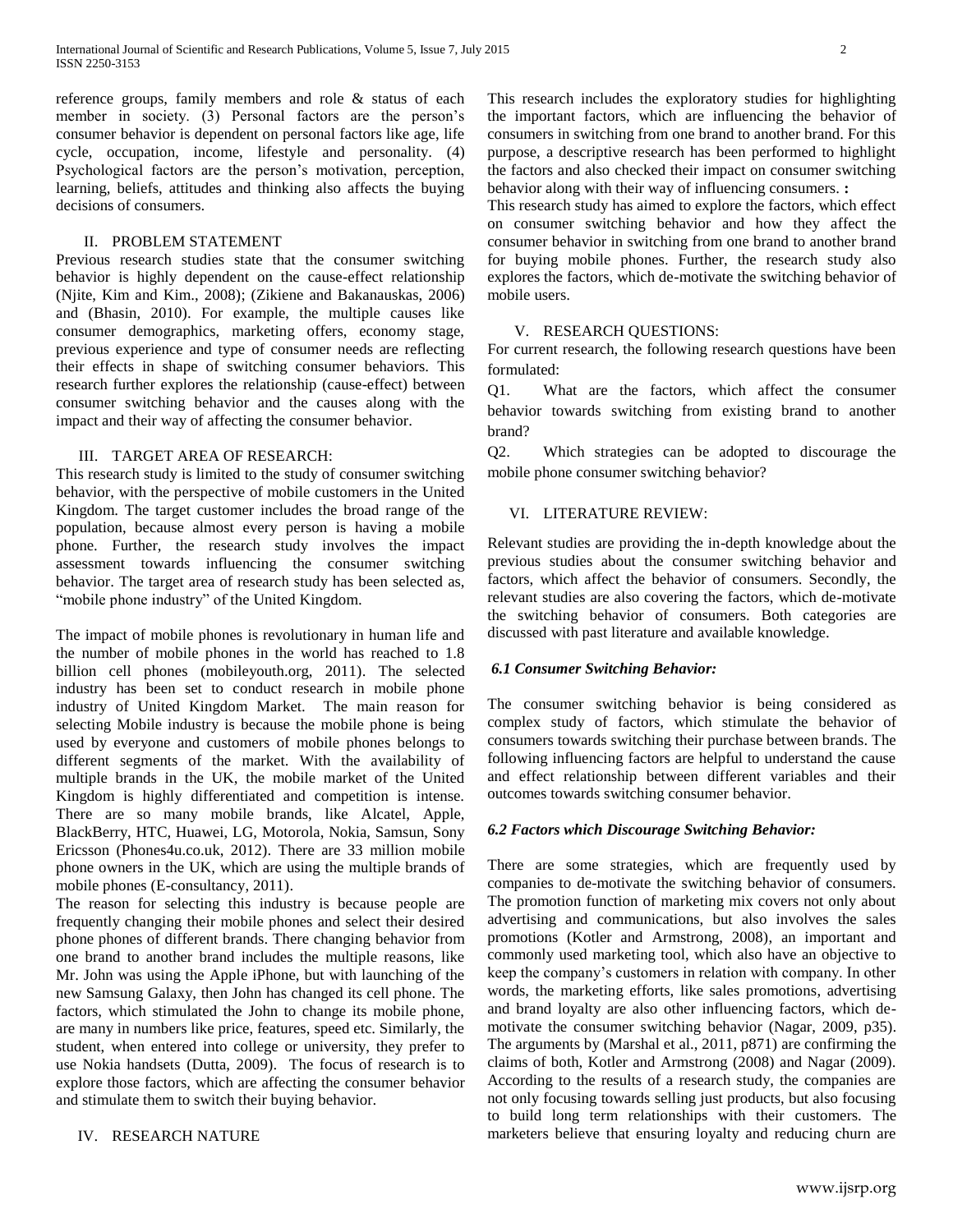two options, which not only develops good relationships with customers but also reduce the switching behavior of customers (Marshal et al., 2011, p871).

To stop the consumers from switching brands, there are also other factors, other than price, benefits etc. The consumer's emotional intelligence, relationship status and personality factors also play an important role in affecting the consumer switching behavior (Lin, 2010, p3209). By focusing on relationship status factor, the researchers state that when the companies build strong relationships with customers, then this level of relationship demotivates the consumers from switching brands, even in case of service failure. One model presented by (Gönül and Srinivasan, 1997, p185), which surrounds the two important factors, price and promotional coupons. According to this model, there are two influencing factors (variables), which cause the consumer behaviour towards switching, (a) Brand Loyalty Propensity, (b) unobserved heterogeneity. According to this model, the use of promotions and price cuts demotivates the consumer intentions from switching towards other brands. Furthermore, the research study by (Chiu et al., 2005, p1681) are suggesting that companies cademotivatete the consumebehaviouror through enhancing their loyalty through using relationship marketing.

# *6.3 GAP FOUND IN LITERATURE:*

The relevant studies in literature review provides the detailed knowledge about consumer switching behavior and the factors, which affect the consumer switching behavior and which demotivates the consumers from switching intentions. The literature review covers the positive arguments and negative arguments about switching behavior and non-switching behavior of consumers. Although there have been found many gaps in literature review such as, the most of literature is about the impact of price, economic factors, technological factors, customer service shopping channel, customer demographics and time limitations etc., But there is less literature about the product related factors and psychological factors of consumers have not been addressed in the literature review. In this research, the focus has been developed towards examining the impact of product related factors and psychological factors towards customer switching behaviors.

#### **VII. HYPOTHESES TO BE TESTED:**

The following research hypotheses have been formulated for the research:

H1. The consumer switching behavior of mobile customers in the UK is highly affected through influencing factors.

H2. The only marketing tactics (promotional & loyalty campaigns) de-motivates the switching behavior of consumers

# VIII. SAMPLE:

In this research, the random sampling has been decided to select the sample. The survey of 150 people has been conducted by visiting mobile market near Manchester Academy, Manchester, United Kingdom and interviewing the people from there by meeting time and taking time from them.

# IX. DATA COLLECTION:

The questionnaire has been given to 150 people for filling their answers. The question had three parts. The first part of questionnaire collected basic details from the mobile users about their mobile, brand, nature of mobile, independent of buying and their likeness to the brand. The second part of questionnaire has been designed for only those people, who are going to change their mobile phone in near future. The last part of the questionnaire was about collecting information from people, who don't want to change their mobile phones. The second part of the questionnaire would answer the first research question, in which the justification of factors has been confirmed from customers about their switching intentions. The third part of questionnaire helps to answer the second research question of research, in which the impact of factors has been confirmed, which is demotivating the switching intentions of mobile users.

#### X. ANALYSIS OF FINDINGS

# **H1.** *The consumer switching behavior of mobile customers in the UK is highly affected through influencing factors.*

The first hypothesis is about analyzing the impact of influencing factors towards switching behavior of mobile users. The findings of empirical research confirm the impact of influencing factors. The survey findings include the collection of information about the different aspects of switching behavior. According to the survey of respondents, the 53% people want to change their mobile because of several reasons, as problems reported, due to problems (23%), old model (28%), getting a good price (15%), don't like brand (5%), upcoming model is good (19%) and want more specifications (10%). The survey also covers the impact of several other factors, but for justifications of this hypothesis, only these major reasons have been taken in consideration. The 23% people want to change because of a problem that is showing the "impact of need"; means people want to change their mobile because of problem of needs. The 28% people reported that model is old, that is showing "impact of technology"; showing that the behavior of people is also affected due to the impact of technology. The 15% people reported that they are getting a good price of their mobiles is showing the "impact of opportunity"; means people also switch, when they find the opportunity to get price gain or any other better option. The 5% people reported, they don't like brand that shows the "impact of disliking of brand". The 19% people reported that the upcoming model is good that means the switching behavior is also contributed by "impact of innovations". Last the 10% people reported that they want more specifications that mean "impact of changing demographics"; showing people's behavior is changing due to changing needs of consumers. These are the six major reasons, which are accepted by consumers, which are about to change their mobile phones. On the basis of these findings, this hypothesis is confirmed as true, because the switching behavior of mobile users in Manchester, UK is widely affected by influencing factors such as impact of needs, technology,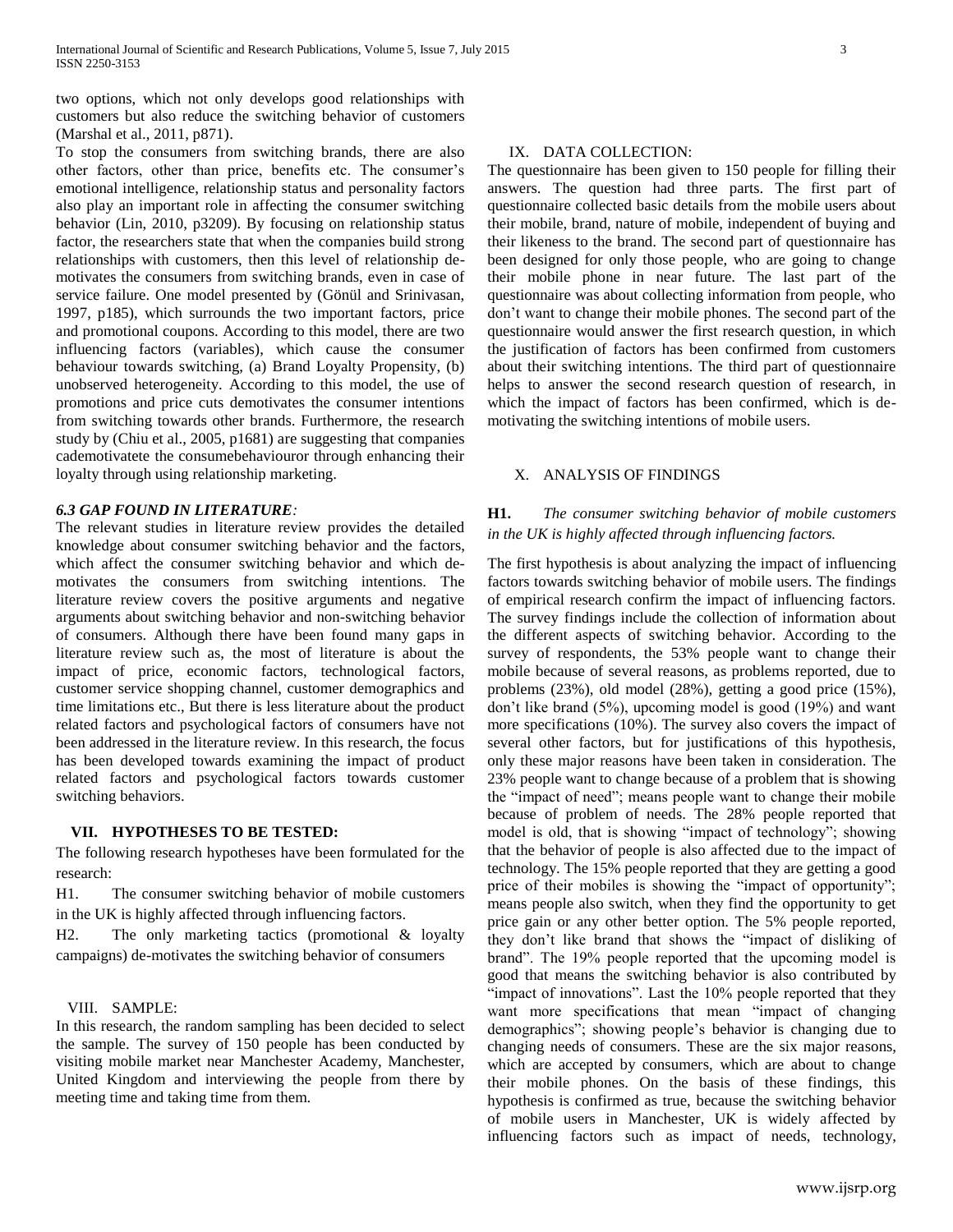opportunity, brand disliking, innovations and changing needs. On the other side, the 47% people don't want to change their mobiles because their mobile is ok (22%), time limitation (13%), money problems (36%), non-availability on desired phones (7%) and brand likeness (19%). These findings show that the influencing factors heavily contribute towards switching and non-switching behavior of mobile users in Manchester, United Kingdom.

# **H2.** *The only marketing tactics (promotional & loyalty campaigns) de-motivates the switching behavior of consumers*

The second hypothesis has been formulated about the demotivating behavior of mobile users in Manchester, United Kingdom. The findings of empirical research and analysis of the findings do not prove this statement. It states, only promotional campaigns and loyalty campaigns are de-motivating the switching behavior of mobile users. According to the results, the two justifications are relevant. First, the 47% mobile users replied that they don't want to change their mobiles, and they expressed the reasons as, their mobile is ok (22%), time limitation (13%), money problems (36%), non-availability on desired phones (7%), brand likeness (19%) and marketing & promotions (3%). These findings state only 19% people don't want to change their mobiles because they feel loyalty or like the mobile phone and 3% people don't want to change because of marketing & promotions by the company, while the rest of the people expressed the other reasons. It means only 22% people are de-motivated because of promotional and loyalty campaigns that means the majority of other factors is significant in demotivating the mobile users from switching from existing brand to new brands. Secondly, regarding de-motivating factors, the majority of people reported the four factors durable qualities (33%), innovative features (25%) and customization (17%) and customer services (12%). Here again, the only 6% people reported the reason of the company's advertising. These both arguments are enough for justification about rejection of second hypothesis. In short, it is concluded that although the promotions and loyalty campaigns contribute to de-motivation of switching behavior, but the other factors are more effective, such as offering durable quality, innovative features, customized applications, customer services and accessories etc.

# **CONCLUSION:**

The research findings have provided the response from both mobile users, (a) have switched intentions and (b) have not switched intentions. According to the research findings, the behavior of mobile users is widely affected through influencing factors, which cause them to switch towards others mobile and also de-motivate them to switch towards other mobile. The survey findings also includes the response of users from other aspects as well such as, dependency of buying, mobile usage ratio, the number of mobile they have, kinds of mobile they have, preference towards famous brands and length of buying decisions etc. After screening the conclusion drawn about 148 questionnaires was recorded.

| Influencing<br><b>Factors</b> | People with<br>switching<br>intentions | Influencing<br><b>Factors</b> | People<br>with non-<br>switching<br>intentions |
|-------------------------------|----------------------------------------|-------------------------------|------------------------------------------------|
| Phone model                   | 28%                                    | Money                         | 36%                                            |
| is old                        |                                        | problems                      |                                                |
| Phone is                      | 23%                                    | Existing                      | 22%                                            |
| having                        |                                        | phone is                      |                                                |
| problem                       |                                        | working well                  |                                                |
| Impressed by                  | 19%                                    | They like                     | 19%                                            |
| new Model                     |                                        | their phone                   |                                                |
| Other                         | 30%                                    | Other                         | 23%                                            |

# Table 1: Descriptive for different intentions and factors

The first step was to separate the both groups (a) people want to switch and (b) people don't want to switch. In concluding the research, the only highest responses of each finding are selected for concluding research. The results of empirical research state that 53% people in Manchester, UK are having switching intentions, while the 47% people don't want to change their mobile phones.

Starting from potential switchers, the people were asked to express their reasons for switching. The wider problem has been observed as, people want to change their mobile phone as their phone model is old (28%) and they want to change their phone, further the other reason were also selected such as, their mobile phone is having problem (23%) and the new model is good enough (19%). The people were also asked to express their next preferred brand, they want to buy and results are showing that most of people in Manchester want to buy the Apple brand (30%), Nokia (22%) and Blackberry (19%). The survey results also provide the justification about the reason for selection such as, new features (29%), good price and quality (27%) and attractive design (20%). These results states that the majority of people in Manchester want to get Apple, Nokia and Blackberry because they have new features, attractive design and good price and quality (influencing factors causing switching behavior of people). The survey also attempts to collect response of people in different situations, such as, once the people has switched from brand due to any reasons, if that problem happens again, then people would switch again towards next brand, as reported by 68% people. Further, the increase in price also causes the switching behavior of mobile users, because only 32% customer reported that they would not change their switching behavior even the price increases. In case the new innovative model comes in the market, the switching behavior of people is also affected by affordability factors (42%). In case, the consumers are dissatisfied, the majority of people (43%) would change again their mobile phones. The impact of good and bad customer services has been observed significant towards purchase behavior (82%). Similarly, the previous bad experiences of quality are also affecting the switching behavior, as reported by 100% people. The niche buying decision of the people is also mostly supported by people (67%) and the popular phones are also attractive for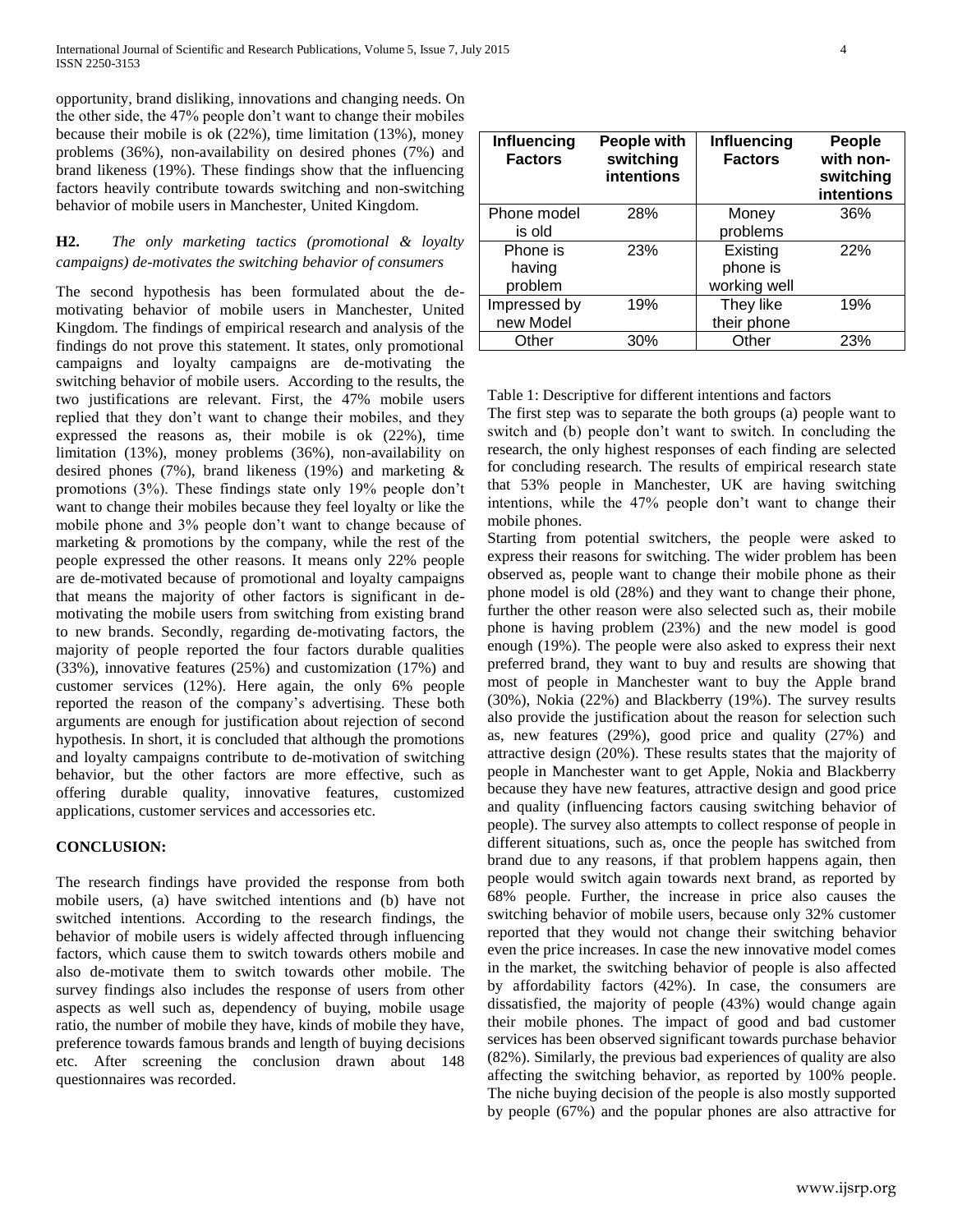people (57%). Last the impact of emotional attachment has been recorded significant towards purchase behavior.

Table 2: Miscellaneous switching behaviors

| Miscellaneous factors affecting switching<br>behaviors |      |  |  |
|--------------------------------------------------------|------|--|--|
| People would switch again towards next                 | 68%  |  |  |
| brand                                                  |      |  |  |
| People who would not change their                      | 32%  |  |  |
| switching behavior even the price increases            |      |  |  |
| Affordability factors                                  | 42%  |  |  |
| Dissatisfaction with current brand and intend          | 43%  |  |  |
| to switch                                              |      |  |  |
| Customer services influence                            | 82%  |  |  |
| Previously dissatisfied customer's switching           | 100% |  |  |
| intentions for the same brand                          |      |  |  |
| Niche buying decision                                  | 67%  |  |  |
| Popularity of brand influence                          | .57% |  |  |

Further the responses of non-switchers have been recorded as well, in which the people are asked to describe their reasons of non-switching from one brand to another brand. The 47% in Manchester, UK don't want to change their mobile phones and the reasons they express include the money problem most important, as reported by 36% people. Further the reasons have been expressed as existing phone is ok (22%) and they like their phones (19%). These findings are helping in understanding that people are not going to change because they feel money problem, they don't feel the need of changing and they like their phones as favor for them. The results of empirical survey also provide the insights about the de-motivating attribute of their existing mobile phones, which restricts them from switching towards other phones. The people in Manchester like their mobile phones, because their phone is having good features (32%), high quality at affordable price (38%), and they are getting innovative features (25%). Last, the result of customer survey also confirms the impact of factors, which cause the loyalty of customers, as reported by people, such as durable quality (33%), innovative features (25%) and Customization  $\&$  applications (17%). These findings are providing the information to understand about the factors, which de-motivate the switching behaviors of customers. In concluding the results of a research study, the impact of influencing factors has been confirmed towards switching behavior of mobile users. There have been observed many factors which cause the switching behavior of customers, while there are also other factors, which de-motivate the switching behavior. The results of empirical research studies confirm that the switching and non-switching behavior of mobile users is widely affected by a number of factors, so the implications for marketers to understand those both groups of factors to understand the behavior of consumers.

# **RECOMMENDATIONS:**

In collecting the response of mobile users, the focus was towards analyzing the impact of mobile related features, which causes the switching behavior and also de-motivates the switching behavior. The recommendations for researchers are to conduct more

detailed studies towards only mobile related features in order to analyze the impact of features, causing switching behavior of consumers. Secondly, in this research study, the very lesser part of de-motivational factors have been included, but it must be explored in order to identify the factors, which de-motivates the consumer behavior, so that companies can understand the available strategies and tools for retaining the customer loyalty with the brand, as they de-motivates the switching intentions of mobile users.

#### **REFERENCES**

- [1] Anon (2012) Ecommerce, 9 May, [Online], Available: http://www.newmediatrendwatch.com/markets-by-country/18 uk/150-ecommerce [12 June 2012].
- [2] Arthur, C. (2012) BlackBerry claims it's UK's top smartphone once more; we check the numbers, 1 February, [Online], Available: check the numbers, 1 February, [Online], Available: http://www.guardian.co.uk/technology/blog/2012/feb/01/rim-blackberry-uksmartphone-claim [2 June 2012].
- [3] Bansal, H.S., Taylor, S.F. and James, Y.S. (2005) '"Migrating" to New Service Providers: Toward a Unifying Framework of Consumers' Switching Behaviors.', Journal of the Academy of Marketing Science, vol. 33, no. 1, December, pp. 95-115.
- [4] Beaumont, C. (2008) UK phone users send 217 million text per day, says study, 29 October, [Online], Available: http://www.telegraph.co.uk/technology/3358960/UK-phone-users-send-217-million-text-per-day-says-study.html [12 June 2012].
- [5] Bhasin, H. (2010) Factors Affecting Consumer Buying Behavior, 4 August, [Online], Available:http://www.marketing91.com/factors-affectingconsumer-buying-behavior/ [1 March 2012].
- [6] Blum, J. (2010) Marketing Notes Core Concepts, [Online], Available: http://www.mbaboost.com/content/62/ [14 June 2012].
- [7] Braunstein, J.W. (2007) Research Methodology Help for Dissertation Students, 1 July, July, [Online], Available:http://www.researchconsultation.com/research-methodologyhelp-dissertation-students.asp [20 May 2012].
- [8] British Council (2012) Deductive approach, [Online], Available:http://www.teachingenglish.org.uk/knowledgedatabase/deductive-approach [11 June 2012].
- [9] Byford, S. (2012) Nokia Still World's Largest Mobile manufacturer, with Apple in hot persiut, 2 February, [Online], Available: http://www.theverge.com/2012/2/2/2765870/nokia-worlds-largestmanufacturer-apple-samsung [12 June 2012].
- [10] Cary, T. (2009) Different Kinds of Cell Phones, [Online], Available: http://www.ehow.com/about\_5419035\_different-kinds-cell-phones.html [12 June 2012].
- [11] Chance, W.A. and French, N.D. (1972) 'An Exploratory Investigation of Brand Switching', Journal of Marketing Research (JMR), vol. 9, no. 2, May, pp. 226-229.
- [12] Chiu, H.-C., Hsieh, Y.-C., Li, Y.-C. and Lee, M. (2005) 'Relationship marketing and consumer switching behavior', Journal of Business Research, vol. 58, no. 12, December, pp. 1681-1689.
- [13] Choi, Y. (2010) 'Religion, religiosity, and South Korean consumer switching behavior', Journal of Consumer Behaviour, vol. 9, no. 1, December, pp. 157-171.
- [14] City Uni. HK (2000) Chapter Three: Research Methodology, 11 June, [Online], Available: http://www.is.cityu.edu.hk/staff/isrobert/phd/ch3.pdf [12 May 2012].
- [15] ConsumerUnion (2012) Cell phone & service buying guide, 1 May, [Online], Available:http://www.consumerreports.org/cro/cell-phonesservices/buying-guide.htm [12 June 2012].
- [16] Cross, J. (2010) UK Mobile Market Overview #1, 2010, 23 April, [Online], Available: http://www.slideshare.net/Incentivated/uk-mobile-marketoverview-0310 [6 June 2012].
- [17] Dutta, O. (2009) Nokia Most Preferred Mobile Phone Brand Among University Students, 28 December, [Online], Available: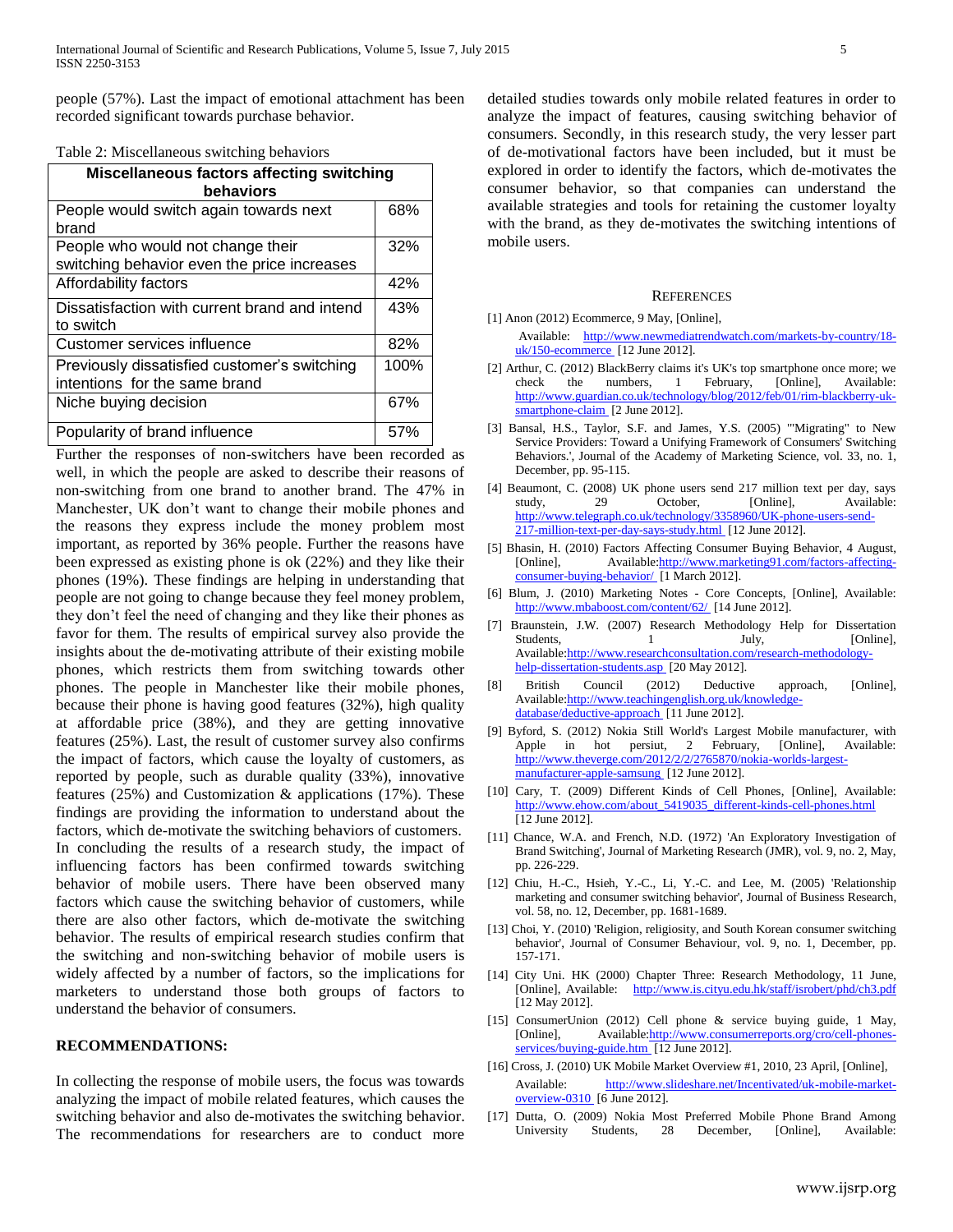http://www.fonearena.com/blog/10500/nokia-most-preferred-mobile-phonebrand-among-university-students.html [1 March 2012].

- [18] EastBridge Business Institute (2010) RESEARCH PHILOSOPHY: POSITIVISM AND INTERPRETIVISM, 11 March, [Online], Available: https://www.facebook.com/note.php?note\_id=399218525897&comments [11 May 2012].
- [19] E-consultancy (2011) 6.8 MILLION UK MOBILE PHONE OWNERS READY TO USE HANDSETS FOR DIRECT PAYMENT AND BRAND INTERACTION, 16 May, [Online], Available: INTERACTION, 16 May, [Online], Available: http://econsultancy.com/us/press-releases/5599-6-8-million-uk-mobilephone-owners-ready-to-use-handsets-for-direct-payment-and-brandinteraction [1 March 2012].
- [20] Gartner (2010) Top mobile phone makers, 10 November, [Online], Available: http://www.bbc.co.uk/news/business-11725411 [12 June 2012].
- [21] Gechlik, K.L. (2010) What Type of Mobile Phone do You Use?, 31 January, [Online], Available: http://www.makeuseof.com/tag/makeuseof-poll-typemobile-phone/ [7 June 2012].
- [22] Gönül, F.F. and Srinivasan, K. (1997) 'A dynamic model of repeat purchase and brand switching behavior in a consumer products category', Journal of Retailing and Consumer Services, vol. 4, no. 3, July, pp. 185-191.
- [23] Grace, D. and Aron, O. (2003) 'Child care services: An exploratory study of choice, switching and search behaviour', European Journal of Marketing, vol. 37, no. 1/2, pp. 107-132.
- [24] Green, I.F.R. (2005) THE EMANCIPATORY POTENTIAL OF A NEW INFORMATION SYSTEM AND ITS EFFECT ON TECHNOLOGY ACCEPTANCE, [Online], Available: http://upetd.up.ac.za/thesis/available/etd-02132007- 140247/unrestricted/00dissertation.pdf [11 June 2012].
- [25] Gupta, A., Su, B.-c. and Walter, Z. (2004) 'Risk profile and consumer shopping behavior in electronic and traditional channels', Decisions Support Systems, vol. 38, no. 1, November, pp. 347-367.
- [26] Hasan, F. (2011) Difference Between Customer and Consumer, 10 October , [Online], Available: http://www.vuzs.net/extra-notes/22-mkt501marketing-management/5155-difference-between-customer-andconsumer.html [12 June 2012].
- [27] Helicom Publishing (2012) Realism (Philosophy), 1 February, [Online], Available: http://www.talktalk.co.uk/reference/encyclopaedia/hutchinson/m0011674.ht ml [21 May 2012].

[28] Hornor, M.S. (2000) Diffusion of Innovation Theory, 19 August, [Online],

Available: http://www.disciplewalk.com/files/Marianne\_S\_Hornor.pdf [11 June 2012].

[29] Huang, L.-Y. and Hsieh, Y.-J. (2012) 'Consumer electronics acceptance based on innovation attributes and switching costs: The case of e-book readers', Electronic Commerce Research and Applications, vol. 1, no. 1, January, pp. 1-11.

[30] Kaminski, J. (2011) Diffusion of Innovation Theory, [Online],

Available: http://cjni.net/journal/?p=1444 [11 June 2012].

- [31] Kotler, P. and Armstrong, G. (2008) principles of marketing,  $12<sup>th</sup>$  edition, new delhi, india: dorling kindersley (india) pvt. ltd.
- [32] Kotler, P. and Keller, K.L. (2009) Marketing Management, 14<sup>th</sup> edition, New Jersy: Pearson Education Inc.
- [33] Lancaster, G. (2005) Research Methods in Management, 1<sup>st</sup> edition, Burlington: Elsevier Butterworth Heinermann.
- [34] Lee, S.-G., Yu, M., Yang, C. and Kim, C. (2011) 'A model for analyzing churn effect in saturated markets.', Industrial Management & Data Systems, vol. 111, no. 7, July, p. 2011.
- [35] Lee, S., Zufryden, F. and Dreze, X. (2002) A Study of Consumer Switching Behavior Across Internet Portal Websites , 19 August, [Online], Available: http://www.xdreze.org/Publications/SwitchAug02-final.pdf [2 march 2012].
- [36] Lin, W.-B. (2009) 'Service failure and consumer switching behaviors: Evidence from the insurance industry', Expert Systems with Applications, vol. 37, no. 4, October, pp. 3209-3218.
- [37] Lin, W.-B. (2010) 'Service failure and consumer switching behaviors: Evidence from the insurance industry', Expert Systems with Applications, vol. 37, no. 1, July, pp. 3209-3218.
- [38] Lin, C.-T. and Wang, S.-M.H.H.-Y. (2003) 'The Brand-Switching Behaviour of Taipei Female Consumer when purchasing U-V Skincare Products',

International Journal of Management, vol. 20, no. 4, December, pp. 443- 452.

- [39] Marshal, R., Huan, T.-C., Xu, Y. and Nam, I. (2011) 'Extending prospect theory cross-culturally by examining switching behavior in consumer and business-to-business contexts', Journal of Business Research, vol. 64, no. 8, August, pp. 871-878.
- [40] Marxist.org (2007) Positivism, 21 August, [Online],
- Available:http://www.marxists.org/reference/subject/philosophy/help/mach1.htm [13 May 2012].
- [41] mobileyouth.org (2011) What is mobileYouth?, 11 November, [Online],

Available: http://www.mobileyouth.org/ [27 February 2012].

- [42] Nagar, K. (2009, p35) 'EVALUATING THE EFFECT OF CONSUMER SALES PROMOTIONS ON BRAND LOYALTY AND BRAND SWITCHING SEGMENTS', The Journal of Business Perspective, vol. 13, no. 4, October, pp. 35-48.
- [43] Njite, D., Kim, W.G. and Kim., L.H. (2008) 'Theorizing Consumer Switching Behavior: A General Systems Theory Approach', Journal of Quality Assurance in Hospitality & Tourism, vol. 9, no. 3, August, pp. 185- 218.
- [44] nyu.edu (2007) What is research design?, 12 July, [Online],
- Available: http://www.nyu.edu/classes/bkg/methods/005847ch1.pdf [29] February 2012].
- [45] Parker, A. (2010) UK mobile group to keep brands, 27 December, [Online],
- Available: http://www.ft.com/cms/s/0/c21fd360-11f1-11e0-92d0-00144feabdc0.html#axzz1xjyV54VE [12 June 2012].
- [46] Perner, L. (2006) CONSUMER BEHAVIOR: The pyschology of Marketing, 1 August, [Online], Available: http://www.consumerpsychologist.com/ [1 March 2012].
- [47] personal.psu.edu (2000) PARADIGM, 1 July, [Online], Available: http://www.personal.psu.edu/wxh139/paradigm.htm [12 May 2012].
- [48] Phonedeals (2012) UK Mobile Phone Brands and Prices Compared, 1 [Online], Available: http://phonedeals.knowyourmobile.com/phones [10 June 2012].
- [49] Phones4u.co.uk (2012) Phones, 1 Janary, [Online], Available: http://www.phones4u.co.uk/ [29 February 2012].
- [50] Pookulangara, S., Hawley, J. and Xiao, G. (2011) 'Explaining consumers' channel-switching behavior using the theory of planned behavior.', Journal of Retailing & Consumer Services, vol. 18, no. 4, July, pp. 311-321.
- [51] Robinson, L. (2009) A Summary of Diffusion of Innovations, January, [Online], Available: http://www.enablingchange.com.au/Summary\_Diffusion\_Theory.pdf [13] June 2012].
- [52] Sathish, M., Kumar, K.S., K.J, N. and Jeevanantham, V.J. (2011) 'A Study on Consumer Switching Behaviour in Cellular Service Provider: A Study with reference to Chennai', Far East Journal of Psychology and Business, vol. 2, no. 2, February, pp. 71-79.
- [53] Saunders, M., Lewis, P. and Thornhill, A. (2007) Research Methods for Business Students, 4<sup>th</sup> edition, Essex: Pearson Education Limited.
- [54] Sekaran, U. and Bougie, R. (2010) Research Methods for Business: A Skill Building Approach, 5<sup>th</sup> edition, New Jersy: John Wiley and Sons.
- [55] Solomon, M., Bamsossy, G., Askegaard, S. and Hogg, M.K. (2006) Consumer Behavior-An European Perpective, 3<sup>rd</sup> edition, Essex: Pearson Edutcation Limited.
- [56] Stockburger, D.W. (2000) HYPOTHESIS TESTING, [Online],
- Available: http://www.psychstat.missouristate.edu/introbook/sbk18.htm [15 June 2012].
- [57] TEFL (2000) Articles related with TEFL:, [Online],
- Available: http://www.teflcertificatecourses.com/tefl-articles/tesol-inductivedeductive-approaches.php [2 June 2012].
- [58] Tesfom, G. and Birch, N.J. (2011) 'Do switching barriers in the retail banking industry influence bank customers in different age groups differently?', Journal of Services Marketing, vol. 25, no. 5, pp. 371-380.
- [59] Trochim, W.M.K. (2006) Analysis, 20 October, [Online],
- Available: http://www.socialresearchmethods.net/kb/analysis.php [1 March 2012].
- [60] Trochim, W.M.K. (2006) Deduction & Induction, 20 October, [Online],
- Available: http://www.socialresearchmethods.net/kb/dedind.php [2 June 2012].